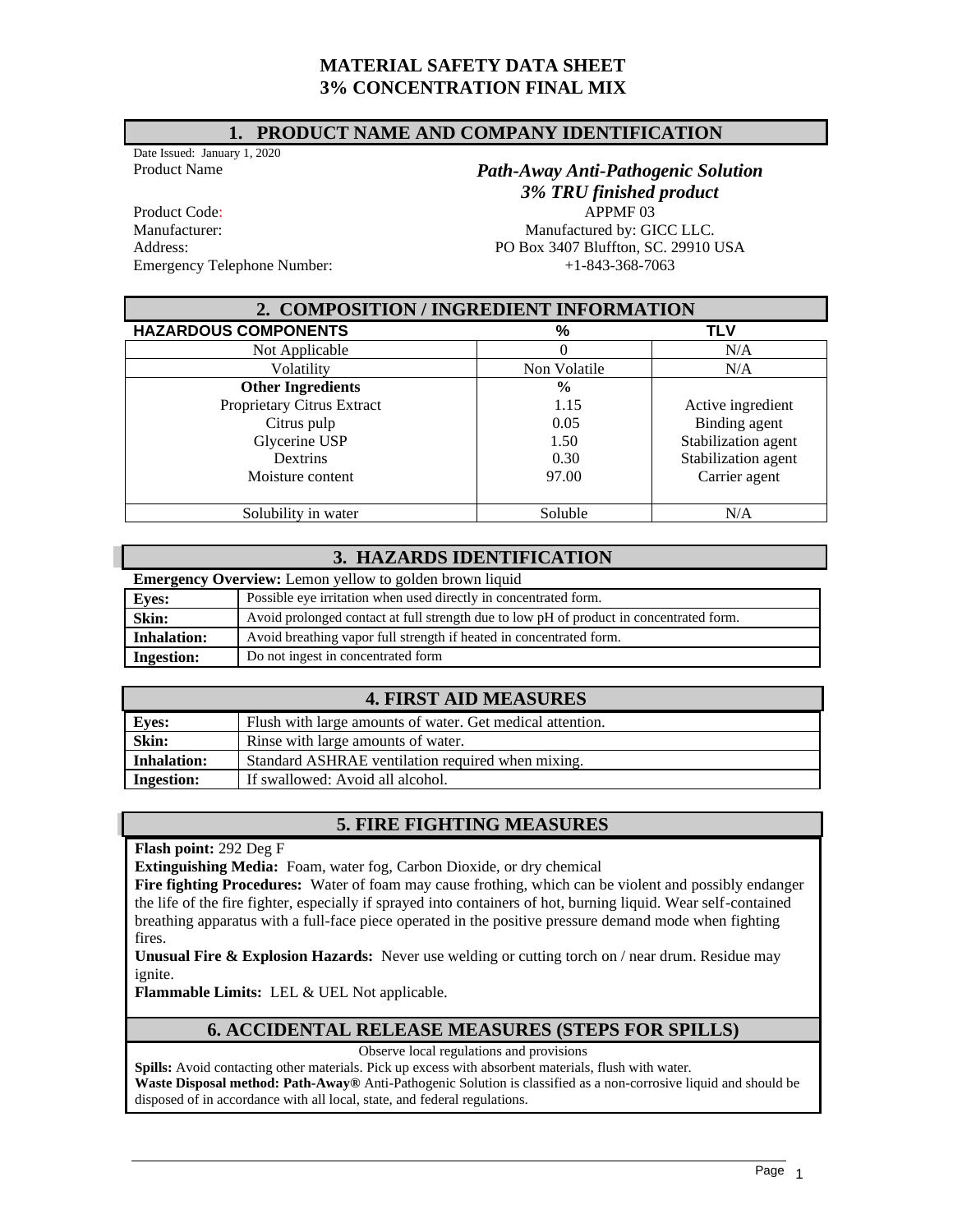# **MATERIAL SAFETY DATA SHEET 3% CONCENTRATION FINAL MIX**

## **7. HANDLING AND STORAGE**

Store upright in a cool dry place. Use reasonable care when handling. Store in plastic containers only

#### **8. EXPOSURE CONTROL / PERSONAL PROTECTION**

| RESPIRATORY        | None required other than ASHRAE approved building ventilation                            |
|--------------------|------------------------------------------------------------------------------------------|
| <b>PROTECTION</b>  | Engineering or administrative controls should be implemented to reduce exposure.         |
| <b>VENTILATION</b> | Provide sufficient mechanical (general and / or local exhaust) ventilation as per ASHRAE |
|                    | to avoid unhealthy exposure.                                                             |

### **9. PHYSICAL AND CHEMICAL PROPERTIES**

| Appearance:                        | Viscous liquid Specific gravity 1.11 |
|------------------------------------|--------------------------------------|
| Color:                             | Lemon yellow to golden brown.        |
| Infrared IR:                       | Spectrum One Perkin/Elmer            |
| Brinkman Metrohm: 658 KP Processor |                                      |

#### **10. STABILITY AND REACTIVITY**

**Stability:** Stable **Conditions to avoid:** Strong oxidizing agents **Material to avoid:** N/A **Hazardous:** Polymerization may not occur

#### **11. TOXICOLOGICAL INFORMATION**

**Acute:** 

Skin: Very minor irritant when tested according to method 16 CFR 1500.41 **Eye**: May cause slight transient (temporary) eye irritation. **Oral**: LD<sub>50</sub> in white rats  $>100,000$  mg / kg **Inhalation**: LC<sub>50</sub> in rabbits and guinea pigs at  $>10,000$  mg m3. Slight + in serum alkaline phosphate levels. **Chronic**: None observed **Other**: None observed

#### **12. ECOLOGICAL INFORMATION**

**Eco-toxicity**: Non toxic to plants, animals, aquatic creatures **Environmental fate**: Based largely or completely on information for primary raw material (glycerine). Biodegradable under aerobic conditions. Biodegradation is expected to be achievable in a secondary wastewater treatment plant.

## **13. DISPOSAL CONSIDERATIONS**

**Waste disposal methods**: All disposal methods must be in compliance with all Federal, State / Provincial and local laws and regulations. Regulations may vary in different locations. Waste characterizations and compliance with applicable laws are the responsibility solely of the waste generator.

*GICC LLC has no control over the management practices or manufacturing processes of parties handling or using this material. The information presented here pertains only to the product as shipped in its intended condition at 100% concentration.*